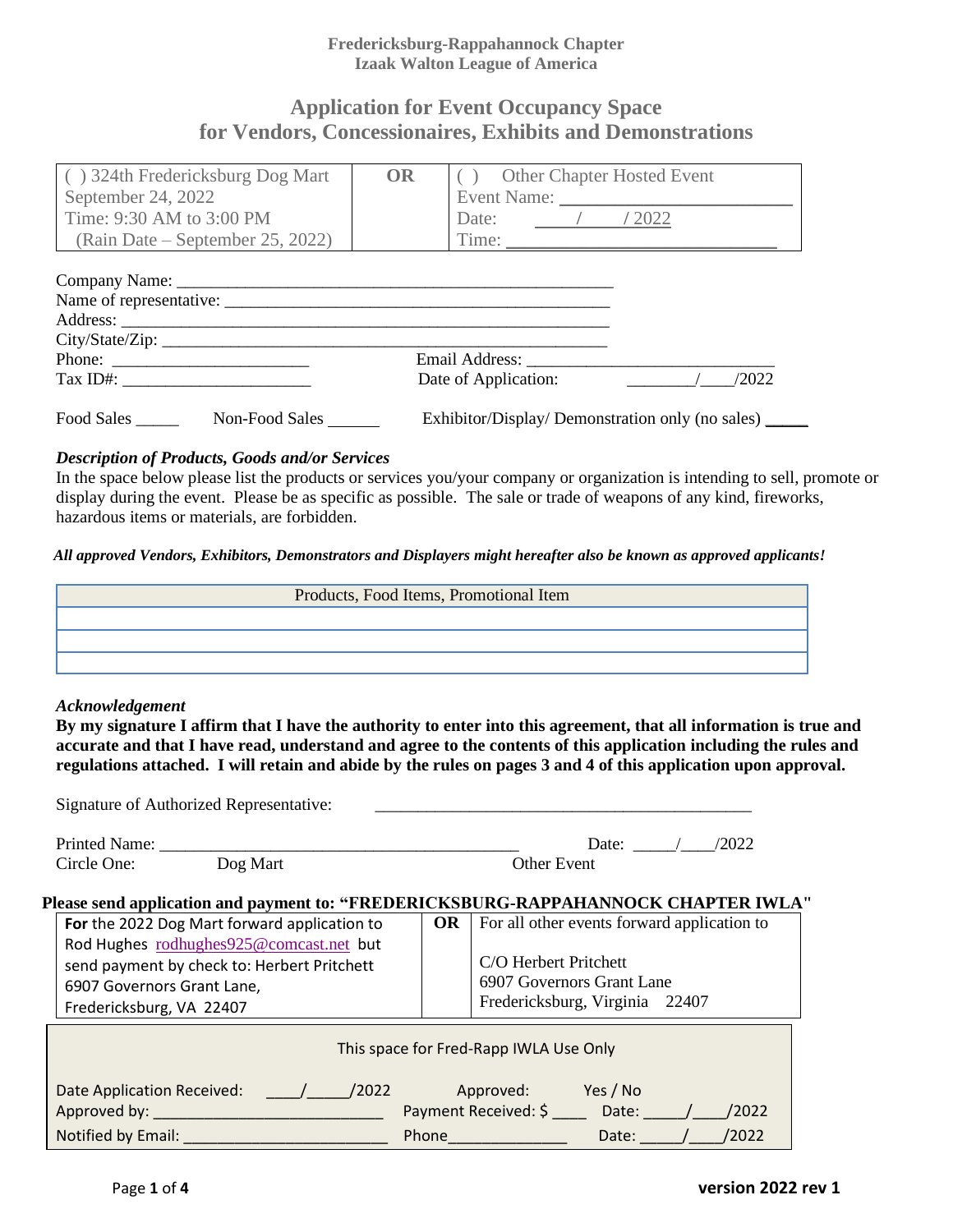**Fredericksburg-Rappahannock Chapter Izaak Walton League of America**

*This page is intentionally blank.*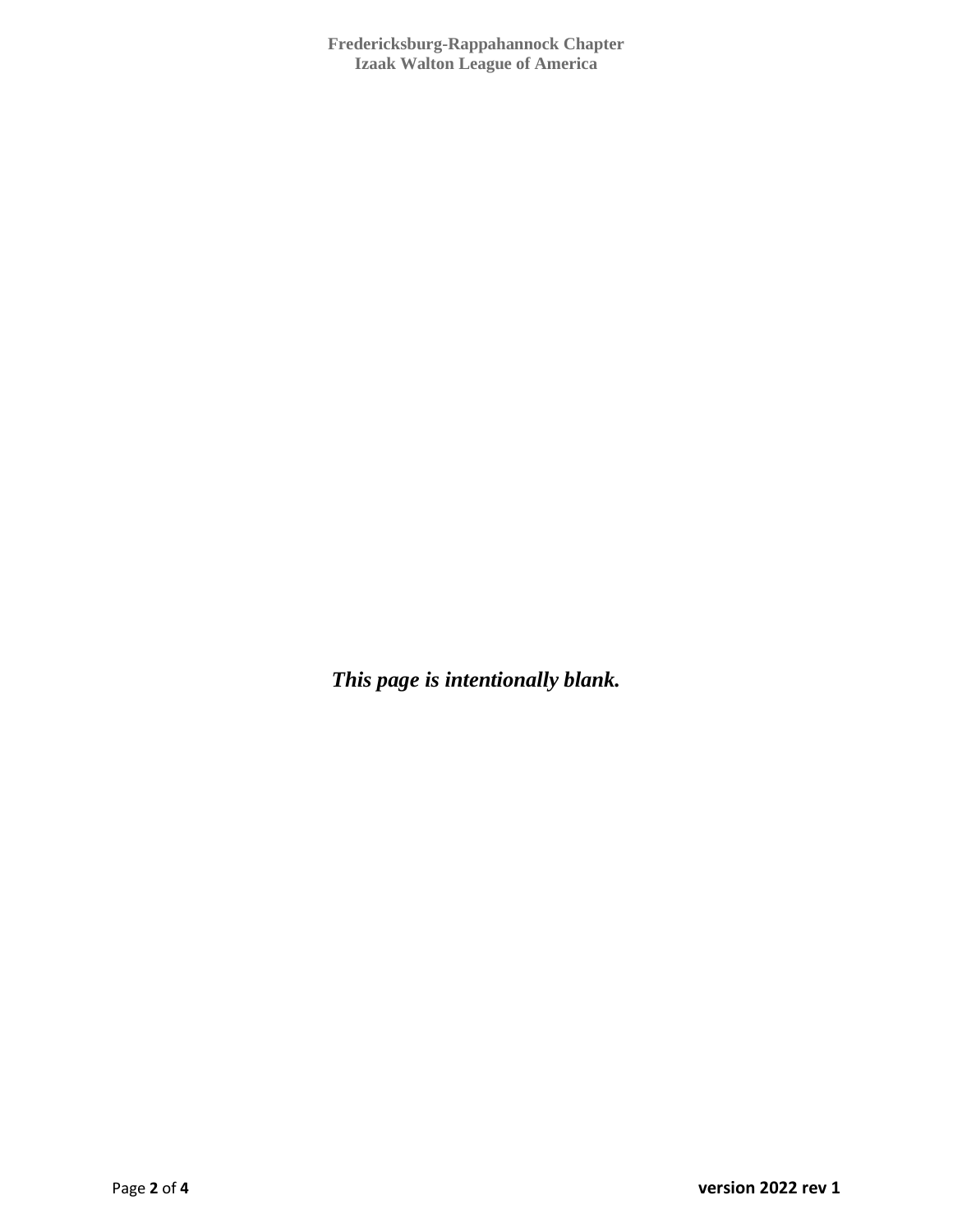**Fredericksburg-Rappahannock Chapter Izaak Walton League of America**

# *General Information, Rules and Regulations (Attachment to application, page 1)*

## *Concessionaires*

The Fredericksburg-Rappahannock Chapter of the Izaak Walton League of America, reserves the "right to limit" concessionaires to those items that do not conflict or do not compete with any food, products, special items or raffles offered by the Fred-Rapp Chapter IWLA. Only approved items will be allowed. You may not display or sell any items NOT approved.

## *Release from liability:*

Each approved vendor/organization that sells, exhibits or demonstrates does so at their own risk and agrees that they, their on-site representative(s), employees, volunteers and/or staff agree to hold harmless the members, volunteers, officers and board members of the Fredericksburg-Rappahannock Chapter of the Izaak Walton League of America (Fred-Rapp IWLA). The Fred-Rapp IWLA shall not be held liable for any loss, damage, or personal injury incurred while on the premises before, during or after the Event. All vendors must secure their own insurance coverage while on the premises and provide proof thereof.

## *Terms and Conditions:*

**Photography:** All vendors, exhibitors, demonstrators, etc., grant the Fred-Rapp IWLA the right to photograph their activities during the entire event for publicity or promotional purposes.

**Behavior:** The Izaak Walton property is a family friendly and safe environment. All vendors, exhibitors, and demonstrators are responsible and will be held liable for the conduct and demeanor of their employees, agents, volunteers and animals while on the premises before, during and after the event.

**Approved Applicant Site Location:** For obtaining a Dog Mart vendor or display occupancy space/site, email Rod Hughes at [rodhughes925@comcast.net](https://3c-lxa.mail.com/mail/client/mail/mailto;jsessionid=C7036E68CFD1249B92BAA0AABC69F2BF-n1.lxa13a?to=rodhughes925%40comcast.net)

**Occupancy Space Rental Fee:** The cost for any applicant registering to sell, or to market/advertise for future sales of any products, goods or services is \$25 per 12' x 12' site. There is no charge for any space provided to an individual, group or organization that is only displaying, but not selling or marketing for future sales of any products, goods or services.

**Sale of Food and Beverage:** Only applicants registered and approved as Concessionaires are allowed to serve or sell food or beverages.

**Permits and compliance with requirements from External Authorities with Jurisdiction: ALL** approved applicants are responsible for proper Registration, Permits & Compliance to all State and Local Laws and Codes including Building, Fire, Safety, Sales Tax, 501c3 non-profit status and Health Inspections, as needed, prior to 8:00 AM on the day of the event, NO LATER!

All approved applicants will have obtained any required County/City Inspections prior to 8:00 AM of the day of the event, and SHALL notify the Event Coordinator and/or Event Manager of such compliance!